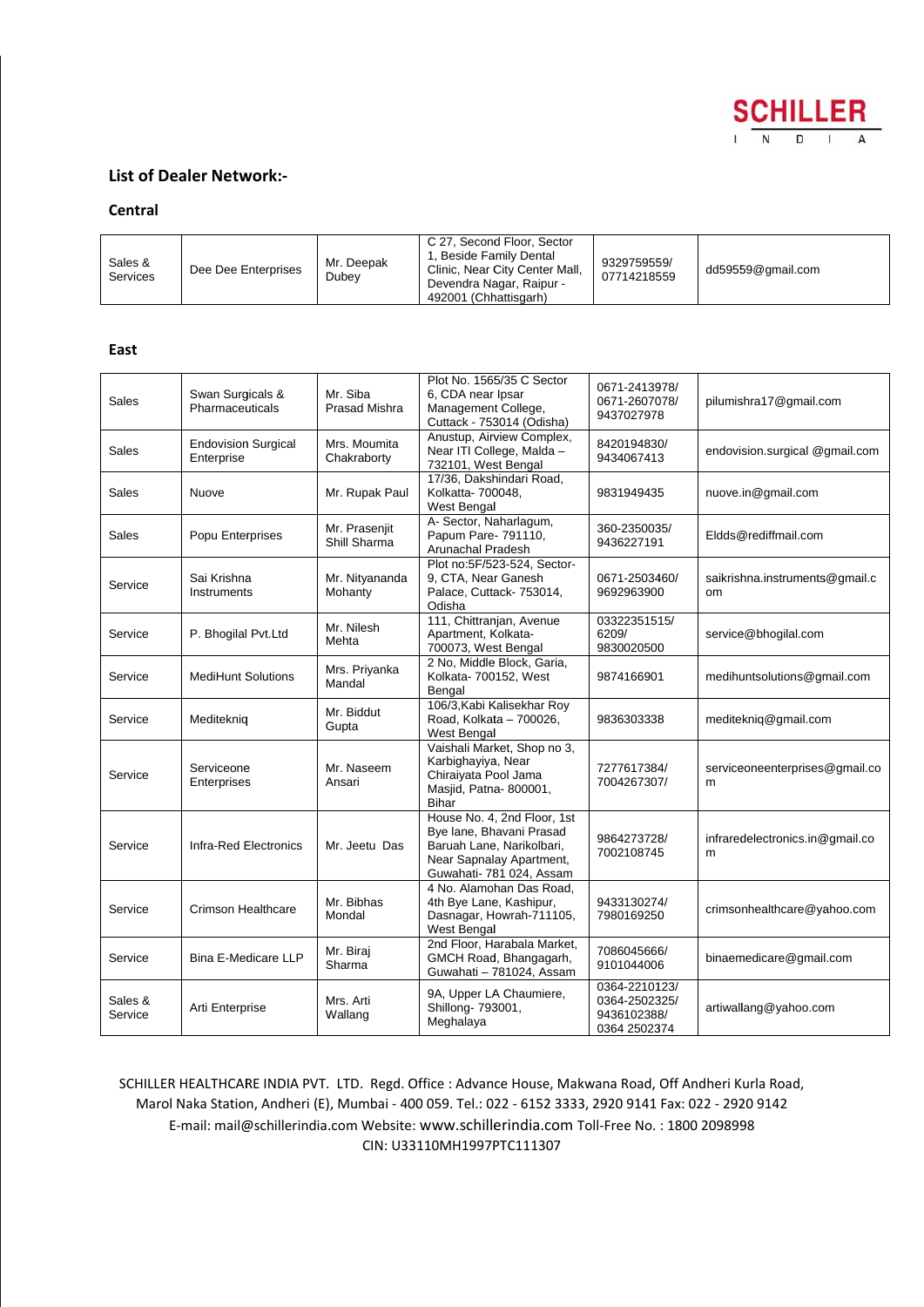

| Sales &<br>Service | Shree Balaji<br><b>Biomedicals</b> | Mr. Amit / Niraj<br>Khowal /<br>Chitlangia | <b>Opposite Dwarikesh</b><br>Apartment, Peace Road,<br>Behind BIT, Lalpur, Ranchi-<br>834001. Jharkhand | 0651-6577880/<br>9204855800/801<br>/9835105982                | sbbm17@gmail.com                                                 |
|--------------------|------------------------------------|--------------------------------------------|---------------------------------------------------------------------------------------------------------|---------------------------------------------------------------|------------------------------------------------------------------|
| Sales &<br>Service | Kailash Surgicals Pvt.<br>Ltd      | Mr. Jawahar<br>Lal Taneja                  | G-1, K&L, Shree Gopal<br>Complex, Court Road,<br>Ranchi- 834001, Jharkhand                              | 651-2208966/<br>9431105557                                    | kspl_kspl@yahoo.com                                              |
| Sales &<br>Service | Shreya Surgicals                   | Mr. Shravan<br>Karna                       | 82, LIG, Housing Board's<br>Colony, PO Barari,<br>Bhagalpur- 812003, Bihar                              | 0641-2427155/<br>9934095682/<br>9431874039                    | shreya surgicals@yahoo.co.in                                     |
| Sales &<br>Service | Soldom Electronics<br>Pvt. Ltd.    | Dr. P. Bardoloi                            | '402, 4th Floor, Orion<br>Towers, 'Christian Basti,<br>G.S Road, Guwahati-<br>781005. Assam             | 0361-2347463/<br>0361-2345654/<br>0671-2607078/<br>9435044687 | pbardoloi@soldom.com/<br>sales@soldom.com/<br>service@soldom.com |
| Sales &<br>Service | Digital Imaging<br>Enterprises     | Mr. R.K<br>Ranabir                         | Yaiskul Yumnam Leikai,<br>Imphal- 795001, Manipur                                                       | 9856664814/<br>7005438886/<br>8974008167                      | digitalimagingimp@gmail.com/<br>ranabirrk@gmail.com              |

### **North**

| Sales              | Abdura Systems                              | Mr. Gurkripal<br>Singh    | F-449 FF, Phase 8B,<br>Industrial Area, Mohali-<br>160071, Punjab                                                       | 9216582712/<br>8727944404   | abdurasystems@gmail.com                                          |
|--------------------|---------------------------------------------|---------------------------|-------------------------------------------------------------------------------------------------------------------------|-----------------------------|------------------------------------------------------------------|
| <b>Sales</b>       | National Imaging<br>Centre                  | Mr. Vinod Kumar<br>Swami  | C06, sector 17, Hanuman<br>Nagar road,<br>shriganga nagar Rajasthan-<br>335001                                          | 9460985976/<br>9602484676   | swamivinod59@gmail.com                                           |
| Sales &<br>Service | Om Technology                               | Mr. Shailesh<br>Patel     | Askhayber Singh Bhawan, 7<br>Park Road, In Front of Park<br>Regency, Civil Line,<br>Gorakhpur- 273001, Uttar<br>Pradesh | 9532987050                  | omtechnology.om@gmail.com                                        |
| Sales              | <b>ABM Systems &amp;</b><br><b>Services</b> | Mr. Rajesh<br>Shrivastava | B1/11, Sector - H - Aliganj,<br>Lucknow - 226024, Uttar<br>Pradesh                                                      | 522-4316230/<br>8808055633  | rajesh qkp2003@yahoo.co.in                                       |
| Sales              | Jyoti Enterpirses                           | Mr. Satish<br>Balani      | Feb-26, Ashok Nagar,<br>Sindhi Colony, Agra-<br>282002, Uttar Pradesh                                                   | 9319940451/<br>9837057266   | jyotienterpirses1953@gmail.com                                   |
| Sales              | Manas Medicare                              | Mr. Deepak Sen            | Gali No. 4, Near Tewari<br>Temple, Damodarpuram,<br>Subhash Nagar, Bareilly-<br>243001, Uttar Pradesh                   | 7078302550/<br>9719063399   | manasmedicare4456@gmail.co<br>m                                  |
| Sales              | A.K Sales                                   | Mr. Ajay Gupta            | 306 3rd floor, Garg Plaza,<br>Gulabi Bagh, (near shakti<br>nagar no.2 choki), Delhi-<br>110052                          | 9871181879                  | ajay.aksales@gmail.com                                           |
| Sales              | Darsh Heathcare                             | Mr. Pramod<br>Swami       | 1P22, Mahaveer Nagar<br>Extn, Kota- 324009,<br>Rajasthan                                                                | 9462580820                  | healthcare.darsh@gmail.com                                       |
| Sales              | <b>IS Healthcare</b><br>Services            | Mr. Ishak Ali             | New Mukhija Colony,<br>Unique Public School Lane,<br>Near RS Property, Gohana<br>Road, Panipat - 132103,<br>Harayana    | 9812000958                  | ishealthcaresewrvices@gmail.co<br>m                              |
| <b>Sales</b>       | <b>Biomedics Services</b>                   | Mr. Karamchand<br>Sharma  | D-59, Chomu House, Near<br>Chomu House Circle, C-<br>Scheme, Jaipur - 302012,<br>Rajasthan                              | 9983331914                  | biomedics.services@gmail.com                                     |
| Service            | <b>Elixir Healthcare</b><br>System          | Mr. Nitin Juneja          | 810, Vishal Tower, Distric<br>Centre, Janakpuri, New<br>Delhi- 110058, New Delhi                                        | 011-45572866/<br>9873014081 | service.elixirhealthcare@gmail.c<br>om/<br>ehs.haryana@gmail.com |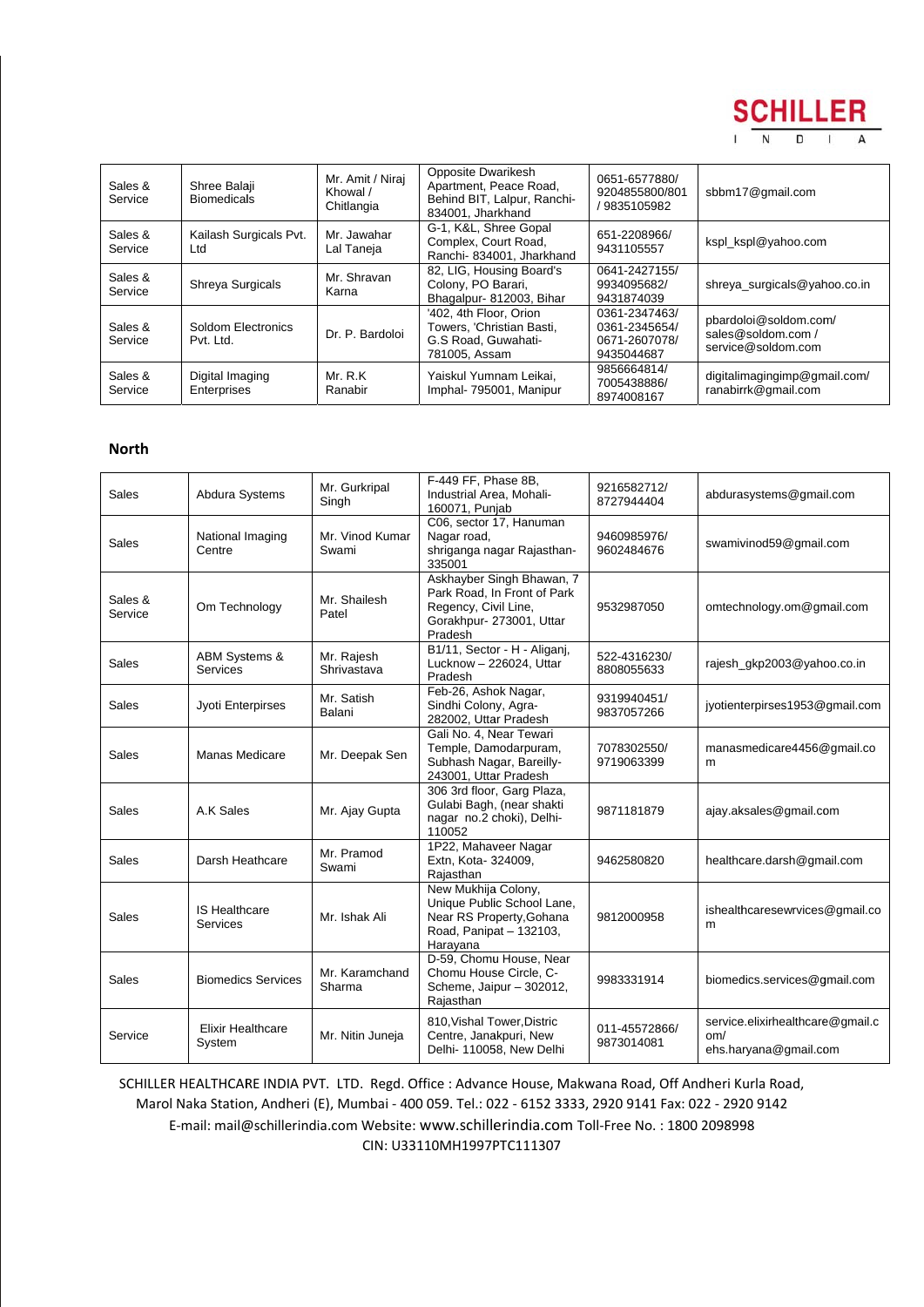

| Service            | <b>Lakecity Medicals</b>                   | Mr. Manvendra<br>Singh                | 160, N Road, Bhupalpura,<br>Udaipur- 313001, Rajasthan                                                 | 9772654111                                  | manvendrasinghyaduvanshi@g<br>mail.com                  |
|--------------------|--------------------------------------------|---------------------------------------|--------------------------------------------------------------------------------------------------------|---------------------------------------------|---------------------------------------------------------|
| Service            | Aditi Engineers                            | Mr. Avinash<br>Verma                  | 638/45,46/2A, Awadhvihar<br>Coloney, Sector-11,<br>Indiranagar, Lucknow-<br>226016, Uttar Pradesh      | 9415323104                                  | aditienglko@gmail.com/<br>aditiofflko@gmail.com         |
| Service            | Meditron                                   | Mr. R.P<br>Kashyap                    | 07, Windlass Shopping<br>Complex, 11-A Raipur<br>Road, Dehradun- 248001,<br>Uttarkhand                 | 135-2655560/<br>9837039645                  | meditronkpr@rediffmail.com                              |
| Service            | Samtech Medical<br>Services                | Mr. Sanjay<br>Singh                   | 317/16 A Avas Vikas<br>Colony, Sikandra, Agra -<br>282007, Uttar Pradesh                               | 9839244152                                  | samtechservices@gmail.com                               |
| Service            | Aprameya<br>Engineering                    | Mr. Saurabh<br>Bhatt/<br>Chetan Joshi | S-2, 3rd Floor, Ambey<br>Enclave, B-14, Jai Ambe<br>Nagar, Tonk Road, Jaipur-<br>302018, Rajasthan     | 9879743336/<br>9879743337                   | nitesh.aprameya@gmail.com/<br>urvin.aprameya@gmail.com  |
| Service            | <b>AR Medical</b><br><b>Devices</b>        | Mr. Saurabh<br>Choudhry               | 100/25, Phase - 09, SAS<br>Nagar, Mohali - 160062,<br>Punjab                                           | 9356008327/<br>8847539103                   | support@armedical.in                                    |
| Service            | Medistar<br>Healthcare                     | Mr. Sumit Kumar                       | K-63, Vijay Vihar Phase 1,<br>Roshini, New Delhi -<br>110085, New Delhi                                | 8448303352                                  |                                                         |
| Service            | <b>Kunwar Medical</b><br>System            | Mr. Bhupendr<br>Singh                 | 24, Durga Nagar, Bareilly -<br>243006, Uttar Pradesh                                                   | 9454943827                                  |                                                         |
| Consumable         | Kardio Surgicare                           | Mr. Ajay<br>Bhojwani                  | Flat No:139, Sector-12,<br>Pocket-7, Dwarka, New<br>Delhi- 110078, Delhi                               | 011-32906952/<br>9811008518/<br>9313283530  | kardio_surgicare@yahoo.co.in                            |
| Sales &<br>Service | Lifeline Medicare<br>Services              | Mr. Arun<br>Sharma                    | S.C.F.1, Gopal Nagar, Lane<br>No. 3 A, Majitha Road, Near<br>GND Hospital, Amritsar-<br>143001, Punjab | 0183 -2220689/<br>9814298322/<br>7973754418 | lifelineasr@gmail.com/<br>holysityasr@gmail.com         |
| Sales              | <b>MediGen Solutions</b>                   | Mr. Motilal Saini                     | A-164, Aruna Park,<br>Shakrapur, Delhi- 110092,<br>Delhi                                               | 9818024836                                  | medigensolutions@gmail.com                              |
| Sales &<br>Service | <b>Medico Scientific</b><br>Service Centre | Mr. Syed Naseer                       | 2nd Floor, Igbal Complex,<br>Opp. Iqbal Park, Srinagar-<br>190008, Jammu & Kashmir                     | 9419008453                                  | medicosgr@gmail.com                                     |
| Sales &<br>Service | <b>Suncity Medicare</b>                    | Mr. Vipul Jain                        | 4, Happy Home Tower,<br>'Sardarpur 4th C road,<br>Jodhpur - 342001,<br>Rajasthan                       | 9829028591                                  | suncity_vipul@yahoo.co.in                               |
| Sales &<br>Service | <b>Medione Services</b>                    | Alok Srivastava                       | H.No. N-6/9 F/25,<br>Indiranagar extension,<br>Chitaipur, Varanasi-<br>221005, Uttar Pradesh           | 9838933681/<br>9838633335                   | medionevns@rediffmail.com/<br>medionevaranasi@gmail.com |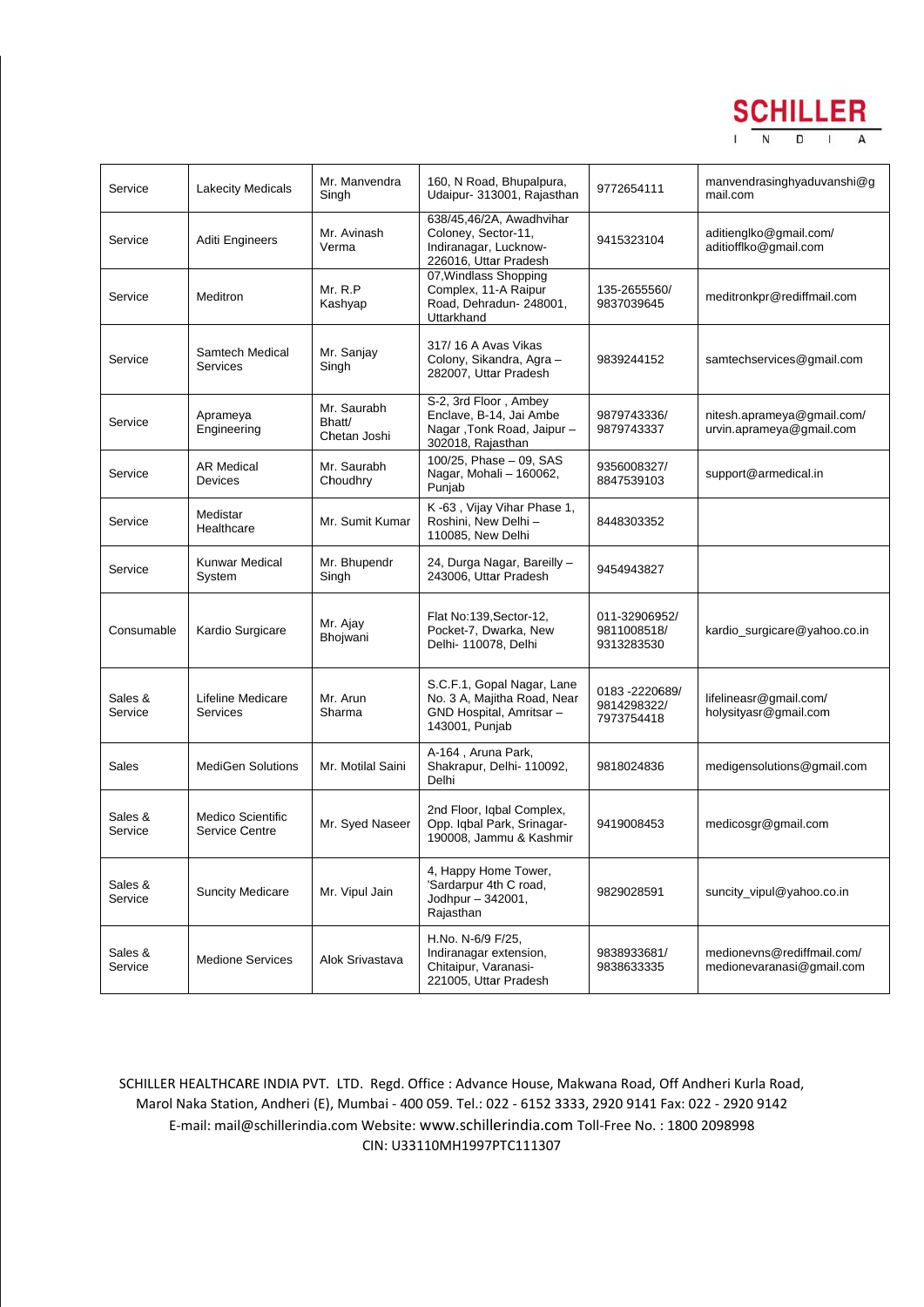

#### **West 1**

| Sales              | Crearmed Pvt. Ltd                                       | Mr. Mandar<br>Katdare            | 64/2 B, Vishwas Apartment,<br>Opp. Mandar Society,<br>Behind Padmavati Temple,<br>Padmavati, Pune-411009,<br>Maharashtra                      | 20-24218642/<br>9822078323  | contact@crearmed.in                         |
|--------------------|---------------------------------------------------------|----------------------------------|-----------------------------------------------------------------------------------------------------------------------------------------------|-----------------------------|---------------------------------------------|
| Sales              | <b>Wecare Medical</b><br><b>Systems</b>                 | Mr. Swapnil<br>Chivane           | 11, Ashtvinayak Nagar,<br>Near Rahi Estate, Jaitala<br>Road, Nagpur - 440036,<br>Maharashtra                                                  | 9822327697                  | wecaremedicalsystems@gmail.c<br>om          |
| Service            | Lifeline Medical<br>Accessories                         | Mr. Suraj                        | C.S.No. 1126B, road No.9,<br>Near Zele theater,<br>Jaysingpur - 416101,<br>Maharashtra                                                        | 8421231327                  | lifelineaccessories2020@gmail.c<br>om       |
| Service            | Maya Medical<br>Electronics                             | Mr. Sanjib<br><b>Kumar Reddy</b> | Flat no 10, A wing,<br>Parsishram Apartment,<br>Ramkrishna Colony,<br>Narendra Nagar, Nagpur-<br>440 015, Maharashtra                         | 9373100239                  | mayamed@rediffmail.com                      |
| Service            | Kashis Medical<br>Solutions                             | Mr. Sunil<br>Shirodkar           | 7/3/17, Hill Crest Co-op.<br>Housing Society Ltd.,<br>Bhavani Nagar, Marol<br>Maroshi Road, Andheri<br>(East), Mumbai-400059,<br>Maharashtra  | 9324610625                  | kashismedicalsolutions@gmail.c<br><b>om</b> |
| Service            | <b>Optimus Medical</b><br>Systems                       | Mr. Manda<br>Katdare             | 64/2 B, Vishwas Apartment,<br>Opp. Mandar<br>Society, Behind Padmavati<br>Temple, Padmavati, Pune-<br>411009, Maharashtra                     | 020-24218642/<br>9822078323 | puneoptimus@gmail.com                       |
| Service            | Sai Enterprises                                         | Mr. Vishwas<br>Ahire             | Shop no.- 9, Raghuveer<br>Plaza Opp. Royal Ceramic,<br>Near Seva Kunj, Old Agra<br>Road, Panchavati, Nashik-<br>422003, Maharashtra           | 9890787130/<br>9422769421   | ahirevishwas@yahoo.com                      |
| Service            | <b>Biomedical</b><br>Engineering                        | Mr. Prasad<br>Kulkarni           | Kaushik, Ram Nagar, Nr.<br>Parijat Mangal Karyalay,<br>Ausa Rd, Latur-431531,<br>Maharashtra                                                  | 9822407809                  | biomedical_ltr@rediffmail.com               |
| Service            | <b>Medical Instruments</b><br><b>Sales and Services</b> | Mr. Rajesh<br>Gullapalli         | Tirupati Niwas, Vishnu<br>Nager, Behind Dr. Mahajan,<br>Nanded-431602,<br>Maharashtra                                                         | 8087536917/<br>8421572754   | miss.ned10@gmail.com                        |
| Service            | <b>Auric Medical</b><br>Instruments                     | Mr. Baburao<br>Desai             | Shop no 14, Crystal<br>Complex, Amrai Nager,<br>Curti, Ponda- 403401, Goa                                                                     | 9823253142                  | auricmed@gmail.com                          |
| Consumable         | <b>Dhruvi Surgicals</b>                                 | Mr. Girish<br>Chheda             | Nirnay Sagar Press Bldg,<br>Grd Floor, B/1 Kolbhat<br>Lane, Dr. M.B. Velkar<br>Street, Off. Kalbadevi Road,<br>Mumbai- 400002,<br>Maharashtra | 9820820885/<br>9321177528   | gchheda03@yahoo.com                         |
| Consumable         | Diagnocare                                              | Dr. Dipti<br>Chheda              | Shop No:44, Mahalaxmi<br>Vihar, Opp. Kedarnath<br>Hospital, Vishrantwadi,<br>Pune- 411015, Maharashtra                                        | 9765223439                  | chhedadipti28@gmail.com                     |
| Sales &<br>Service | Care Medical<br>Systems                                 | Mr. Bijoy<br>Chacko              | Near Sapkal Hospital,<br>Behind bus stand, Akola -<br>444001, Maharashtra                                                                     | 9423018411                  | caremedicalakola@rediffmail.co<br>m         |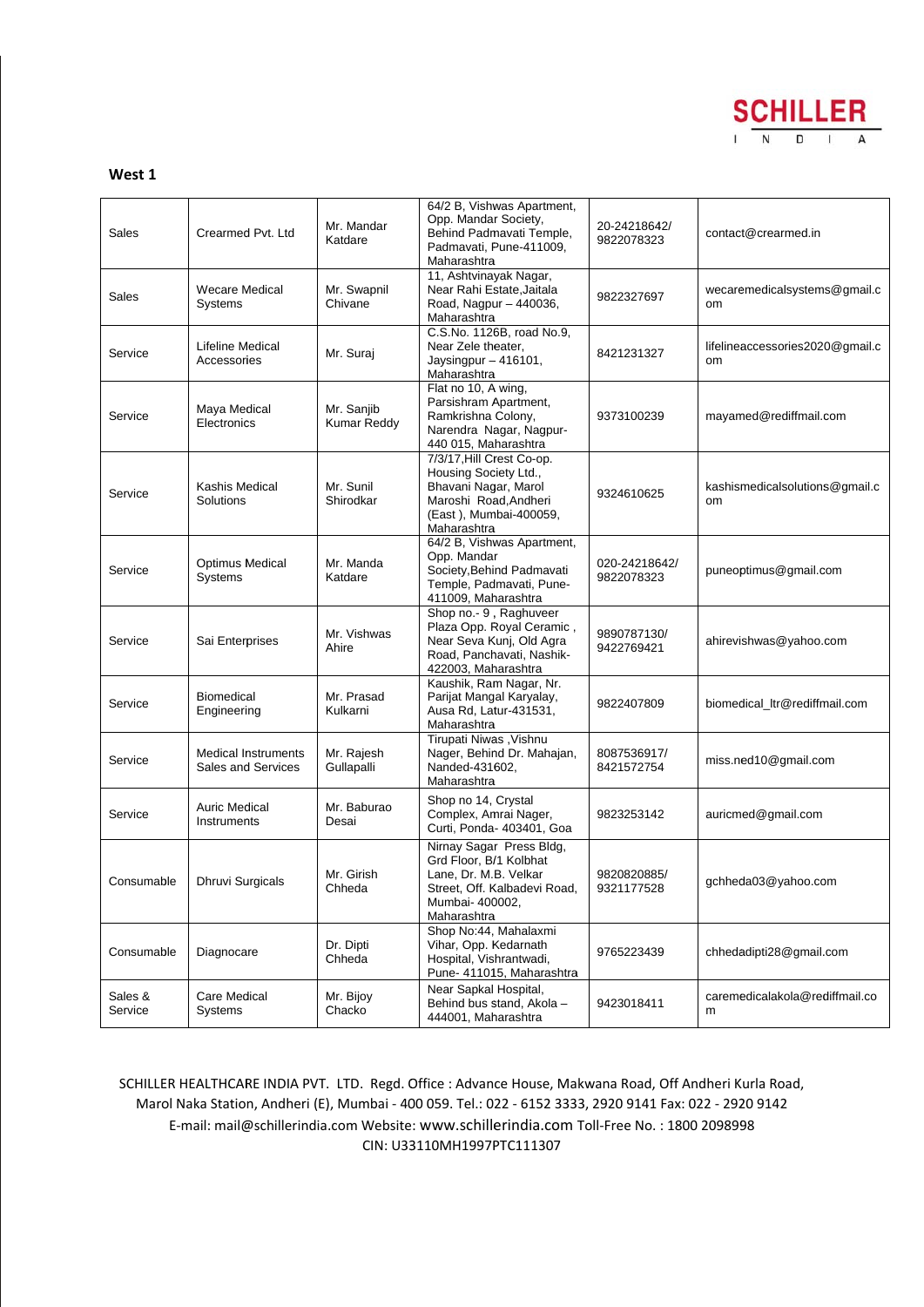

| Sales &<br>Service | Magnum Medi<br>Svstem | Mr. Jadhav<br>S.M. | 19, Chaitali Society, Degaon<br>. Kodoli. Satara- 415<br>Phata<br>004. Maharashtra | 02162-227315/<br>02162-247760/<br>9422400136/<br>9822213981 | magnumsaheb@rediffmail.com |
|--------------------|-----------------------|--------------------|------------------------------------------------------------------------------------|-------------------------------------------------------------|----------------------------|
|--------------------|-----------------------|--------------------|------------------------------------------------------------------------------------|-------------------------------------------------------------|----------------------------|

#### **West 2**

| Sales              | Fairdeal Agencies               | Mr. Dhaval<br>Thakkar              | 404, Aalap - A, Limda<br>Chowk, Subhash Road,<br>Rajkot- 360001, Gujarat                                                            | $0281 - 2467153/$<br>9825216906          | dhaval_medi@yahoo.com                 |
|--------------------|---------------------------------|------------------------------------|-------------------------------------------------------------------------------------------------------------------------------------|------------------------------------------|---------------------------------------|
| Sales              | Prisha Associates               | Mr. Mukesh<br>Modi                 | 46, Jugal Apartment, Opp.<br>L.J College, Vastrapur,<br>Ahmedabad- 380015,<br>Gujarat                                               | 9825940668                               | prishaassociates28@gmail.com          |
| Sales              | Hariansh Marketing              | Mr. Dirghayu<br>Mankad             | 11/A, Krishna Vatika<br>Society, B/h.P.D.I.L, Opp<br>Samta Flats, Subhanpura,<br>Vadodara- 390023, Gujarat                          | 9426066704                               | harianshmarketing@gmail.com           |
| Sales              | Apoorva Bio Cares               | Mr. Anoop<br>Yadav                 | E-7/95, Ashoka Society,<br>Arera Colony, Bhopal-<br>462016, Madhya Pradesh                                                          | 9826258055                               | abcbhopal@yahoo.com                   |
| Sales              | Argon Medical<br><b>Systems</b> | Mr. Pankaj Dixit                   | Shop No. 333, Uttam Chand<br>Israni Chambers, Behind<br>District Court, Arera Hills,<br>Bhopal- 462021, Madhya<br>Pradesh           | 9827278927/<br>9826714684                | argonmedical@yahoo.co.in              |
| Sales              | Jainam Services                 | Mr. Akshay<br>Pratap Shah          | Block No-80, Ajanta Park,<br>Street No-1, Near Gangotri<br>Diary, Sadhu Vaswani<br>Road, Rajkot-360005,<br>Gujrat                   | 0281-2581388/<br>9825063080              | apshah77@rediffmail.com               |
| Sales              | Life Support<br>Medicare        | Mr. Sohan<br>Agrahari              | 407, Garhaphatak, Near<br>Lohiyapul, Jabalpur -<br>482001, Madhya Pradesh                                                           | 9826807820                               | life_lsm@rediffmail.com               |
| Service            | A to Z Biomedical<br>Services   | Mr. Gaurav<br>Desai                | Office No -426, 4th Floor,<br>Pramukh TANGENT, KH-0,<br>Sargasan Circle, KH-0 to Gift<br>City Road, Gandhinagar-<br>382421, Gujarat | 7874807758                               | atoz_bm@yahoo.com                     |
| Service            | Mediquip                        | Mr. Dhaval<br>Thakkar              | 404, Aalap - A, Limda<br>Chowk, Subhash Road,<br>Rajkot- 360001, Gujarat                                                            | $0281 - 2467153/$<br>9825216906          | dhaval_medi@yahoo.com                 |
| Service            | <b>Futech Biomedicals</b>       | Mr. Santosh<br>Goutam              | Plot No.-39, 2nd Floor, Opp.<br>Sangat Plaza Hotel, Zone -<br>1, M.P. Nagar, Bhopal-<br>462011, Madhya Pradesh                      | 0755-4058294/<br>9893343904              | futechbiomedical@gmail.com            |
| Service            | Life Support<br>Medicare        | Mr. Pramod /<br>Sohan Koshta       | 1294, Maa Sharda Tower,<br>Near Parijat Building,<br>Cherital, Jabalpur- 482002,<br>Madhya Pradesh                                  | 9826807820/<br>9713544004/<br>9753346436 | life_lsm@rediffmail.com               |
| Service            | Apurva Biocare                  | Mr. Anup<br>Yadav                  | 530, NR 5, Mahananda<br>Nager, Indore- 452001,<br>Madhya Pradesh                                                                    | 9826258055                               | apurvabiocare@gmail.com               |
| Sales &<br>Service | Synergy Healthcare<br>Solution  | Mr. Sanket<br>Hasmukhlal<br>Gandhi | 303, Saman complex,<br>Opp Stayam Mall,<br>Mansi cross Road,<br>Satellite,<br>Ahmedabad - 380015                                    | 8866888576                               | synergyhealthcareoffice@gmail.<br>com |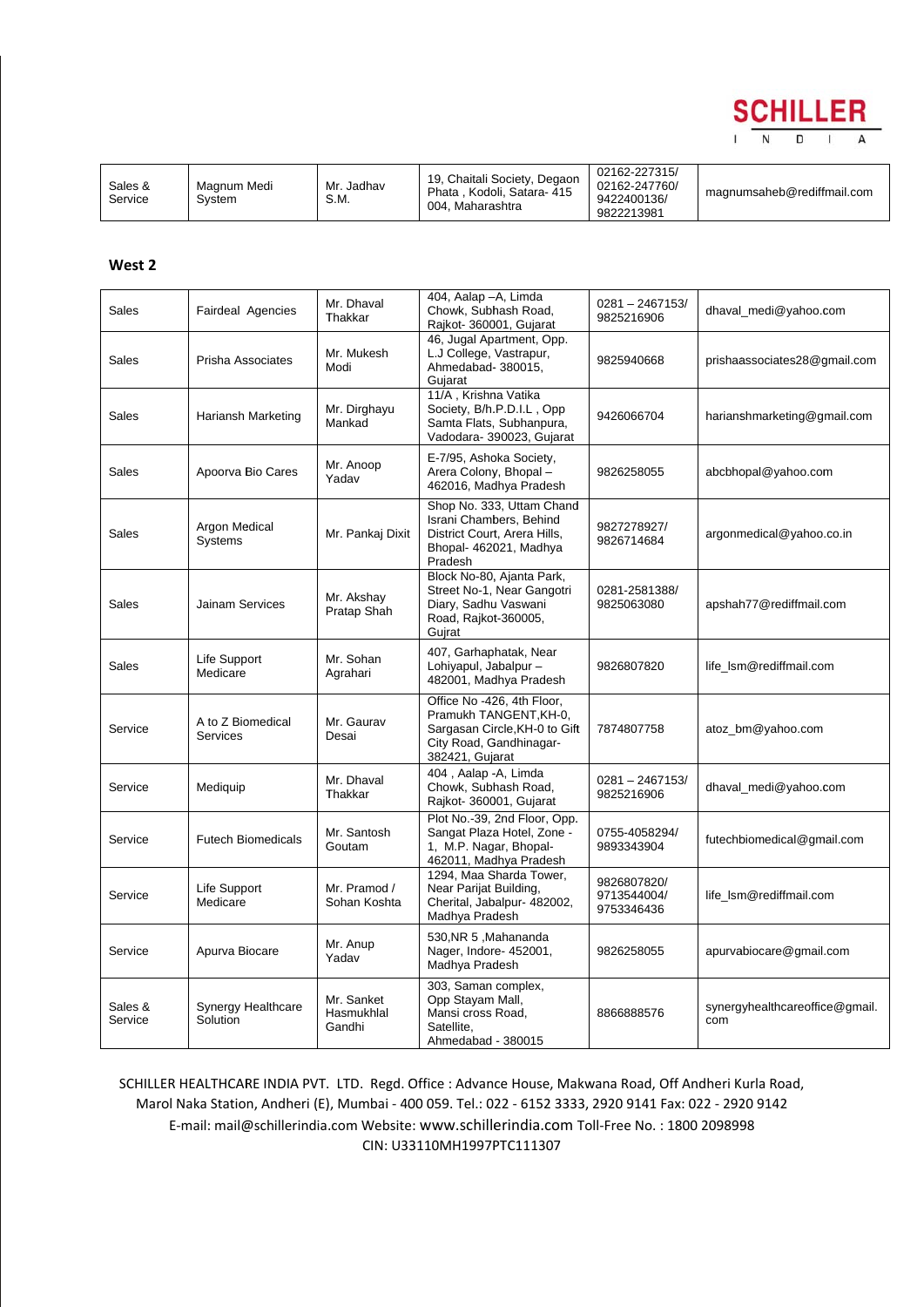

| Sales &<br>Service | <b>Fortune Medicals</b>      | Mr. Nigam<br>Shah     | B-52/53, Falshrutinagar,<br>Behind ONGC Health<br>Centre, Station Road,<br>Bharuch- 392001, Gujarat | 0264-2221663/<br>0264-2221664/<br>9825028762 | formedics@gmail.com        |
|--------------------|------------------------------|-----------------------|-----------------------------------------------------------------------------------------------------|----------------------------------------------|----------------------------|
| Sales &<br>Service | <b>HMS Medical</b><br>System | Mr. Hivraj<br>Chikane | DGF-27. Indus Satellite<br>Green Colony, Near Dewas<br>Naka, Indore - 452010,<br>Madhya Pradesh     | 9827347075 /<br>9926882937                   | smsmedicalsystem@gmail.com |

### **South**

| Sales   | Green Apple Medical<br>Systems | Mr. Shiva Kumar               | H. No: 7-2-1813/5/A/1, Flat<br>No: E-310, 3rd Floor, East<br>Wing, SVSS NIVAS, Czech<br>Colony, Opp. Lane to Gokul<br>Theatre, Sanath Nagar,<br>Hyderabad - 500018 | 040-23400046/<br>9640722203/<br>9640722763   | greenapplemedicalsystems@<br>qmail.com |
|---------|--------------------------------|-------------------------------|--------------------------------------------------------------------------------------------------------------------------------------------------------------------|----------------------------------------------|----------------------------------------|
| Sales   | <b>PH Med Solutions</b>        | Mr. Suresh Nair               | Shop No. 12, Ratna Arcade,<br>Opp. TSR Complex, Dwarka<br>Nagar, Vishakapatnam-<br>530016, Andhra Pradesh                                                          | 9849411055                                   | phmedsolutions@yahoo.com               |
| Sales   | <b>S3 Medical Solutions</b>    | Mr. Srikanth K                | 11-73/2, Sreeram Nagar<br>Colony, Jawahar Nagar,<br>Hyderabad- 500087,<br>Telangana                                                                                | 9704449938/<br>9908502225                    | s2medicalsolutions@gmail.co<br>m       |
| Sales   | Ramnas Engineers               | Mr. Maragatham<br>Kathiresan  | Ever Ready Complex, Old<br>No.11, New No. 27, Puliyur<br>1 Iane, 'Trustpuram II Main<br>Road, Kodambakkam,<br>Chennai- 600024,<br>Tamilnadu                        | 044-24727325/<br>044-24804289/<br>9941364723 | ramnasengineers@gmail.com              |
| Sales   | M. G. Biomedical<br>Centre     | Mr. P. Anbu<br>Ganesa Moorthy | 1/133 D. Teachers Lane.<br>Silaiman - Bus Stand,<br>Madurai - 625201,<br>Tamilnadu                                                                                 | 9842134994/<br>9842834997                    | anbugmbio@gmail.com                    |
| Sales   | Medi Green System              | Mr. Saritha Shaj              | 13/7 B1, Angamuthu Street,<br>Near Padma Sarangapaani<br>School, Postal Audit Colony,<br>Saligramam, Chennai-<br>600093, Tamilnadu                                 | 044-24862610/<br>9445527904                  | medigreensytem@gmail.com               |
| Sales   | Mex Healthcare                 | Mr. Varghese<br>Paul          | TC/25/2307/4, Bena Tower,<br>Vylopally Junction, Kowdiar,<br>Trivandrum- 695003, Kerala                                                                            | 04842677206<br>9847442404                    | mexhealthcare.in@gmail.com             |
| Service | Spectrum Biomedicals           | Mr. Satish<br>Kalepu          | 58-16-32, 1st Floor,<br>Gurajada Nagar, N.A.D.<br>Kotha Road,<br>Visakhapatnam- 530009,<br>Andhra Pradesh                                                          | 8977553456                                   | spectrumbiomed2015@gmail.<br>com       |
| Service | Medini Health Care<br>System   | Mr. Nithyanand<br>Lokapur     | 204, 3rd Floor Rotson Case<br>Apartment, Behind<br>Bhavadeepa School,<br>Bhavaninagar, Nagshetty<br>Koppa, Hubli- 580023,<br>Karnataka                             | 8884999131 /<br>9448384757/<br>8277104757    | medinihealthcare@gmail.com             |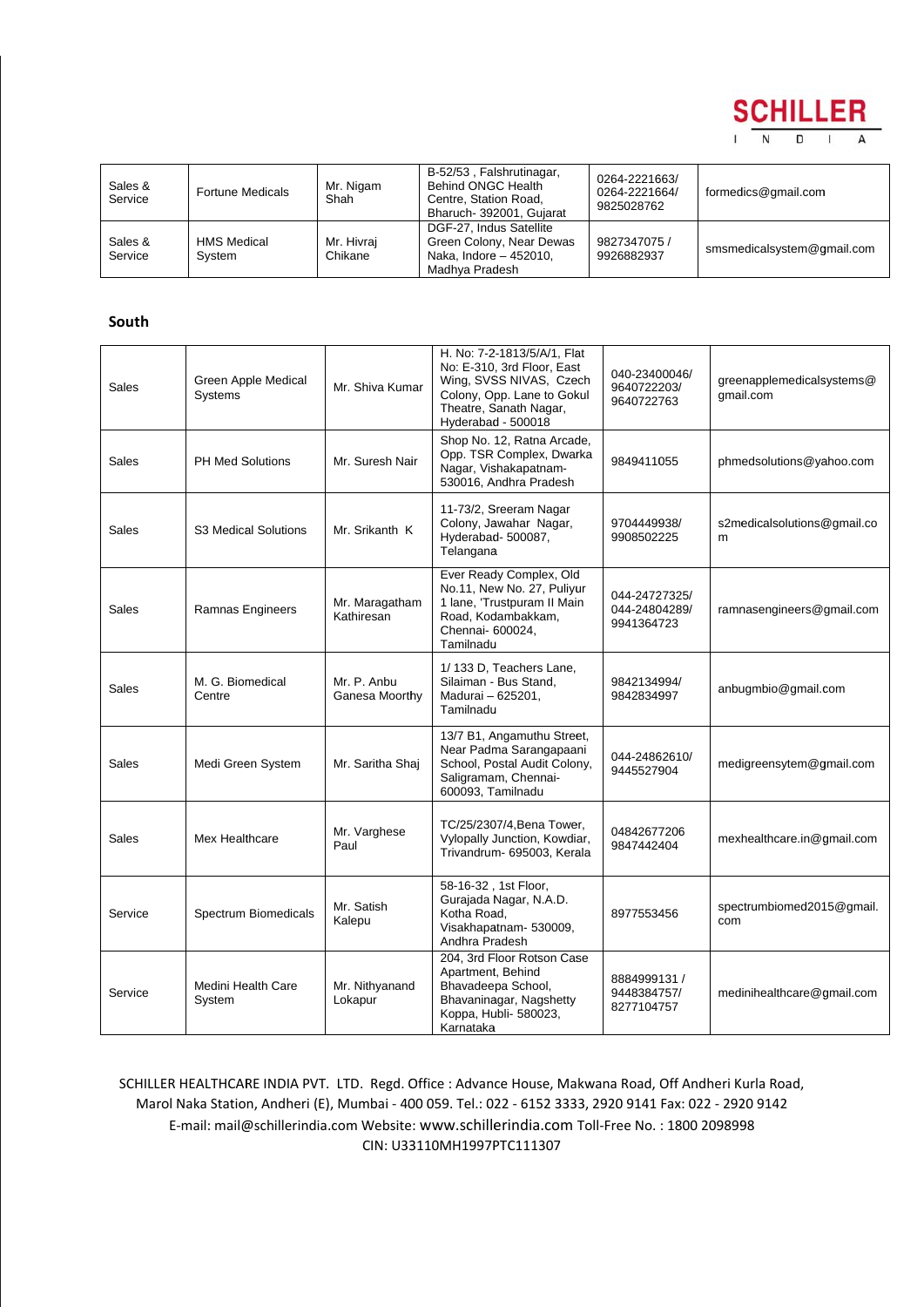

| Service            | Sanmed Technologies                    | Mr. Bijesh<br>Kumar B       | No.771 km - 2nd<br>Floor, Punnakodan Archade,<br>Malappurm- 676503, Kerala                                                                 | 9947005195                                          | sanmedhealthtechnologies@g<br>mail.com                                                      |
|--------------------|----------------------------------------|-----------------------------|--------------------------------------------------------------------------------------------------------------------------------------------|-----------------------------------------------------|---------------------------------------------------------------------------------------------|
| Service            | Vesta Corporation                      | Mr. S.<br>Subramony         | 23, T.C, 55/662, Vinayak<br>Nagar, Pappanamcode<br>P.O., Trivandrum- 695018,<br>Kerala                                                     | 3291098/<br>9387811905                              | vestatvm@gmail.com                                                                          |
| Service            | <b>BMT Medical Devices</b><br>Pvt. Ltd | Mr. Gurusave<br>Arunachalam | 3-6-584/F, Near Sai Baba<br>Temple Lane, Street<br>Number 8, Himayat Nagar,<br>Hyderabad $-500029$ .<br>Telangana                          | 040-2760 0358/<br>9676895858                        | gurusave@bmtmedicaldevice<br>s.com                                                          |
| Service            | Sai Lakshmi Graphics                   | Mrs.<br>Maragatham          | Ever Ready Complex, Old<br>No.11, New No. 27, Puliyur<br>1 Iane, Trustpuram II Main<br>Rd, Kodambakkam,<br>Chennai- 600024,<br>'Tamilnadu  | 044-24727325/<br>044-24804289/<br>9941364723        | ramnasengineers@gmail.com                                                                   |
| Service            | <b>Treata Healthcare</b>               | Mr. K.<br>Saravanan         | Sai Chandralayam, New<br>No23, (Old No 7) Vathiyar<br>Thottam 1st Street,<br>Rangarajapuram<br>,Kadambakkam, Chennai-<br>600024, Tamilnadu | 93457 54205                                         | treatahealthcare@gmail.com                                                                  |
| Service            | <b>Prashan Medical</b><br>Technologies | Mr. Boopathi<br>Sakthivel   | No .5/3, Devambadi Valasu,<br>Pollachi, Coimbatore -<br>642005. Tamilnadu                                                                  | 8883774112                                          | prashanmedtech@gmail.com                                                                    |
| Service            | Shaddai Services                       | Mr. Dijaraj<br>Nair         | 15/17, 1st Floor, Ibrose<br>Complex, M.G. Road,<br>Mangalore - 575003,<br>Karnataka                                                        | 0824-2492408<br>,0824/<br>9845285808/<br>9845089809 | service@shaddai.in                                                                          |
| Service            | <b>Radix Medical</b><br>Systems        | Mr. P Venkat<br>Raja        | Plot No.51, 1st floor,<br>Chandragiri Colony,<br>Trimulgherry, Secunderabad<br>- 500015, Telangana                                         | 9448603786                                          | radixmedicalsystems@gmail.c<br>om                                                           |
| Consumable         | Care Medi Systems                      | Mr. Vinay Sagar             | No.11,1st Floor, Sainagar,<br>Picket, Near Ambedkar<br>Statue, Secunderabad-<br>500009, Telangana                                          | 040-65919688/<br>9848215815                         | Care_medisystems@yahoo.c<br>o.in                                                            |
| Consumable         | <b>ATM Medicals</b>                    | Mr. Sunil                   | No: 36, Masjid Street,<br>Neelsandra, Bengaluru-<br>560047, Karnataka                                                                      | 9448227662                                          | atmmed@hotmail.com                                                                          |
| Consumable         | Srinivasa Agencies                     | Mr. MK<br>Ananthagopalan    | 441, 19th B - Main Road, 1st<br>"N" Block, Rajaji Nagar,<br>Bengaluru- 560 010,<br>Karnataka                                               | 9342884543                                          | mallurkagopal8@yahoo.co.in                                                                  |
| Sales &<br>Service | Cyrix Healthcare Pvt.<br>Ltd           | Mr. Ajithkumar S            | 30/641B, Petta Jn.<br>Poonithura, Kochi- 682038,<br>Kerala                                                                                 | 9744555073/<br>9847333732                           | ajithcyrix@gmail.com/<br>salescyrix@gmail.com/<br>service.kl2@cyrix.in/<br>manjesh@cyrix.in |